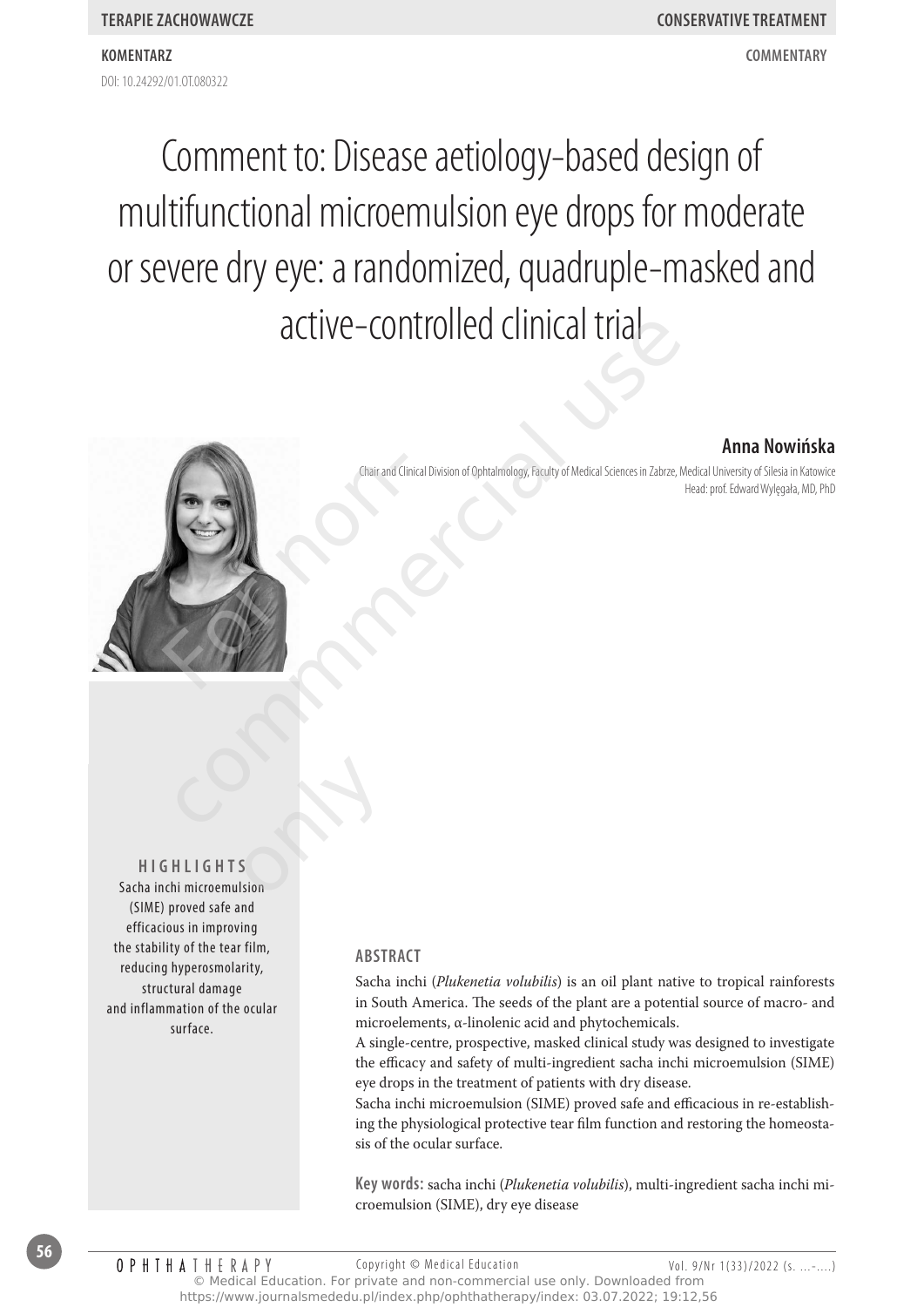# **Introduction**

The surface of the eye, which consists of the tear film, cornea, conjunctiva, eyelids and glands, is a natural protective barrier against the harmful factors of the external environment. The condition of the eye surface depends on maintaining its specific homeostasis, i.e., the balance between external factors and the protective factors responsible for keeping the eye surface intact. Continuous external factors, such as temperature change, humidity decrease, wind, air pollution, do not affect the condition of the surface of the eye immediately; however, their repeated and long-lasting effects may have negative effects and contribute to the development of dry eye syndrome.

According to the current definition, dry eye syndrome (DES) is described as a multifactorial disease of the eye surface characterized by the loss of tear film homeostasis accompanied by ocular symptoms. In its etiology the following factors play an important role: instability and hyperosmolarity of the tear film, inflammation, and structural damage the surface of the eye and neurosensory abnormalities [1].

It is worth noting that currently DES is treated as a complex disease entity that cannot be described based on a single process, a physical or subjective symptom. This fact was highlighted for the first time in 2007 by the Tear Film & Ocular Surface Society (TFOS) expert group [2]. An important issue in the treatment of DES is to restore ocular surface homeostasis by acting on all pathophysiological components of the disease and breaking the vicious cycle of DES. racterized by the loss of tear film home<br>d by ocular symptoms. In its etiology t<br>prs play an important role: instability and<br>of the tear film, inflammation, and stru<br>surface of the eye and neurosensory abr<br>noting that curr France change, immunity decases, wind, an *inegy-busea assign of miniquences* and a first the condition of the surface of the *drops for moderate or severe dry eyes* eye, their repeated and one-last assessing safety, tole

# **Epidemiology**

Dry eye syndrome is a common health problem. Results of epidemiological studies based on subjective symptoms of patients define the incidence of DES between 5% to 50%, while the incidence of the disease, based on the symptoms, is even 75%. In international, multicenter, cross-sectional epidemiological studies, the incidence of DES has been estimated at 5–30% in the population over 50 years of age [3–5]. ommon health problem.<br>
based on subjective sym<br>
lence of DES between 59<br>
e disease, based on the sy

The confirmed risk factors for DES include age, female gender, Meibomian gland dysfunction, use of contact lenses, work at a computer monitor screen, as well as environmental factors such as pollution, low air humidity and commonly taken medications, e.g., hormone replacement therapy, antihistamines, antidepressants, and anxiolytics [3, 6, 7].

Due to the observed increase in the elderly population (aging of the population), it is to be expected that the number of patients with DES in ophthalmic practice will increase. It should be emphasized that DES is becoming a significant social and economic problem as it contributes to the reduction of work efficiency.

In view of the above, the introduction of an effective treatment for DES and the establishment of a uniform management regimen for the disease is an extremely important aspect of modern research.

## **Commentary**

The presented work by Laihia et al. entitled: *Disease aetiology-based design of multifunctional microemulsion eye drops for moderate or severe dry eye: a randomized, quadruple-masked and active-controlled clinical trial* aimed at assessing safety, tolerance and effectiveness of the new ophthalmic preparation [8].

The tested medical device was the hypotonic sacha inchi microemulsion (SIME) (manufacturer: Finnsusp, Lieto, Finland). These are eye drops containing 0.1% sacha inchi seed oil (Plukenetia volubilis), polysorbate 80, sorbitan monooleate, 0.2% high molecular weight hyaluronic acid (HA) (1.0–1.5 MDa) and 2% trehalose dihydrate and glycerol in buffer (trometamol/citrate).

The study group consisted of outpatients who had previously been diagnosed with DES. The inclusion and exclusion criteria for a clinical trial have been strictly and reasonably defined.

Inclusion criteria for the study included: adults aged 18–80; (1) Ocular Surface Disease Index (OSDI) value ≥ 20 s and tear film break up time (TBUT) <10 s or (2) OSDI value ≥ 20 s and abnormal ocular surface (corneal and conjunctiva) according to the Oxford scale; body weight  $\geq 45$  kg; a constant regimen of topical and / or systemic medications used for a minimum of 4 weeks prior to study procedures, and the ability to refrain from using other treatments during the study, as well as the ability and willingness to self-use eye drops.

The exclusion criteria were as follows: being after eye surgery, trauma or laser refractive error correction in less than 3 months; corneal and/or conjunctival infection; Sjögren's syndrome; use of contact lenses during the examination and for a period of less than a week; symptoms of ocular allergy; known allergy to the ingredients of eye drops; current or planned pregnancy or breastfeeding during the study.

The inclusion and exclusion criteria were in line with the current TFOS methodological guidelines [9–11].

The undoubted advantages of the presented study are its prospective, randomized nature and quadruple blinding (at the participant, caregiver, researcher, and results evaluator levels). Both the test drops and the control drops containing a 0.2% HA solution with an average molecular weight (0.7–0.9 MDa) in an isotonic phosphate-buffered sodium chloride solution (manufactured by Finnsusp) were clear, colorless, odorless, and preservative-free, with stable, sterile solutions with a neutral pH. In addition, the test and control drops were housed in similar looking 10 ml multi-dose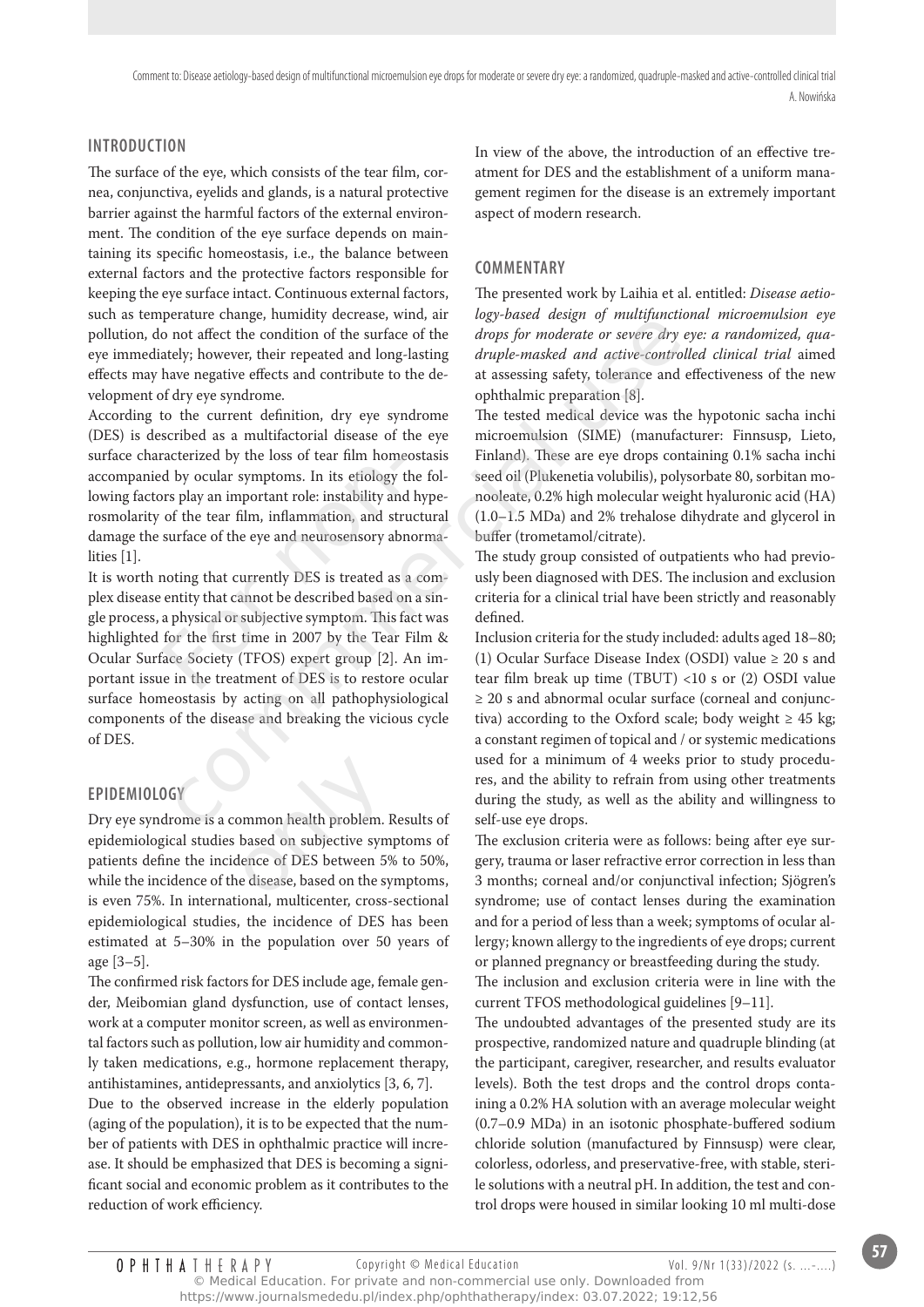translucent containers, allowing the contents to be completely masked for participants, healthcare professionals, data collectors and statisticians.

It is worth emphasizing that medicinal drops containing a single active ingredient were used as a control preparation, unlike in most studies of this type to date, where the control preparation was usually a placebo consisting of a sodium chloride solution or a base used in ophthalmic drops [12–14]. However, in recent randomized clinical trials, moisturizing drops with active ingredients are also selected as the control solution [15–18]. The authors of the publication justify the selection of HA drops as a control preparation with ethical reasons that do not allow patients to be left without appropriate treatment during the study.

The study was divided into three stages, and the transition to the subsequent stage was possible only in the absence of significant adverse effects induced using the test substances. The first stage, involving three patients, was designed to assess the safety of the medical device. It consisted of four times, at two-hour intervals, the use of drops administered to patients by a nurse at a research center. The absence of significant side effects allowed the study to proceed to the second, 10-day stage, which included the study of nine patients. quent stage was possible only in the abse<br>dverse effects induced using the test subs<br>ge, involving three patients, was designed<br>ty of the medical device. It consisted of f<br>hour intervals, the use of drops administ<br>nurse at E-11; Owever, in retenti tantonmata to secure the stated and subjective stated and subjective symptoms of HA drops as a control solution [15–18]. The authors of the physical and subjective symptoms of the control solution

During its course, patients self-applied the study or control drops 3 times a day. The final, third stage, which served to evaluate not only safety and tolerability but also efficacy of treatment, lasted 30 days and initially included 26 patients each in the study and control groups. After this period, 24 patients in the study group met all the conditions for adherence to the protocol, while in the control group 25 patients met the conditions. At this stage, patients also self-applied the study or control drops 3 times a day.

The ophthalmological tests performed at the inclusion and at the end of the study were selected to test the efficacy of the medical device in relation to the subjective symptoms of patients, as well as the impact on the main pathophysiologi-25 patients met the conditions. At this stage, patients also<br>self-applied the study or control drops 3 times a day.<br>The ophthalmological tests performed at the inclusion and<br>at the end of the study were selected to test th hyperosmolarity, inflammation and ocular surface damage. The conducted research included:

**1. Completing a questionnaire and determining the Ocular Surface Disorder Index (OSDI).** The survey created by the Outcomes Research Group at Allergan (Irvine, California) consists of 12 questions, divided into three thematic blocks concerning the symptoms of eye irritation, the impact of symptoms on the development of visual impairment, and the impact of environmental factors leading to the development of DES symptoms that occurred in the patient in the past week.

A score above 13 indicates DES. The OSDI is a reproducible, non-invasive tool that enables the observation of changes over time. Based on numerous studies, the sensitivity and specificity of OSDI in the diagnosis of DES have been estimated at 60% and 83%, respectively [19].

**2. Testing the stability of the tear film.** The study included the analysis of the fluorescein tear film break up time (FTBUT), determination of blinking frequency and the ocular protection index (OPI). The latter was introduced into clinical practice in 2008 and is calculated based on the OPI = TBUT/IBI formula, where IBI (interblink interval) means the interval between consecutive blinks [20].

Abnormal TBUT result, indicative of DES, is less than 10 seconds. If OPI is  $< 1.0$ , the patient has an abnormal surface of the eye, which puts them at risk of developing physical and subjective symptoms of DES, while if OPI is  $\geq$  1.0, the patient's ocular surface is properly protected by the tear film.

**3. Examining tear film osmolarity.** It is one of the three basic criteria for the diagnosis of DES, in addition to TBUT and eye surface staining. Increased tear film osmolarity (≥ 308 mOsm/l) in one eye or a difference in osmolarity between the eyes of > 8 mOsm/l indicates DES [11].

**4. Examining inflammation severity.** To assess the inflammation severity of the ocular surface, the authors adopted a simplified analysis of eyelid and conjunctival redness according to the Institute for Eye Research (IER grade) scale introduced by the Australian Ocular Research Institute in 2007. It is a five-grade scale, with successive grades determined relative to reference color photographs and denoting: 0 – no redness, 1 – minimal redness, 2 – slight redness, 3 – moderate redness, 4 – significant redness.

**5. Examining ocular surface damage.** The analysis of ocular surface staining using a slit lamp with photographic documentation in the six-point Oxford scale (grades 0–5) was used in relation to the reference images representing the subsequent degrees of the severity of the ocular surface damage [21]. An abnormal ocular surface staining score is standardly graded as: > 5 point defects in the corneal epithelium or > 9 conjunctival defects or eyelid margin epitheliopathy, length  $\geq 2$  mm and width  $\geq 25\%$ . The assessment is performed 1–4 min. after the administration of fluorescein or lissamine green to the conjunctival sac. Fluorescein is used to assess the cornea, lissamine green to assess conjunctival damage.

Based on the research, the authors obtained the following results in relation to the tested DES parameters:

**1. OSDI Ocular Surface Disorder Index.** In the case of patients receiving SIME and HA, after 30 days of treatment, both the mean total OSDI score and individual components (ocular symptoms, visual disturbances and environmental factors) decreased significantly: by 51% for SIME (p < 0.0001) and 58% for HA (p < 0.0001).

**2. Testing the stability of the tear film.** After 30 days of treatment, TBUT was prolonged by 50% for SIME and by 25% for HA. The OPI index improved by 57% in the case of SIME and by 4% in the control group. The differences for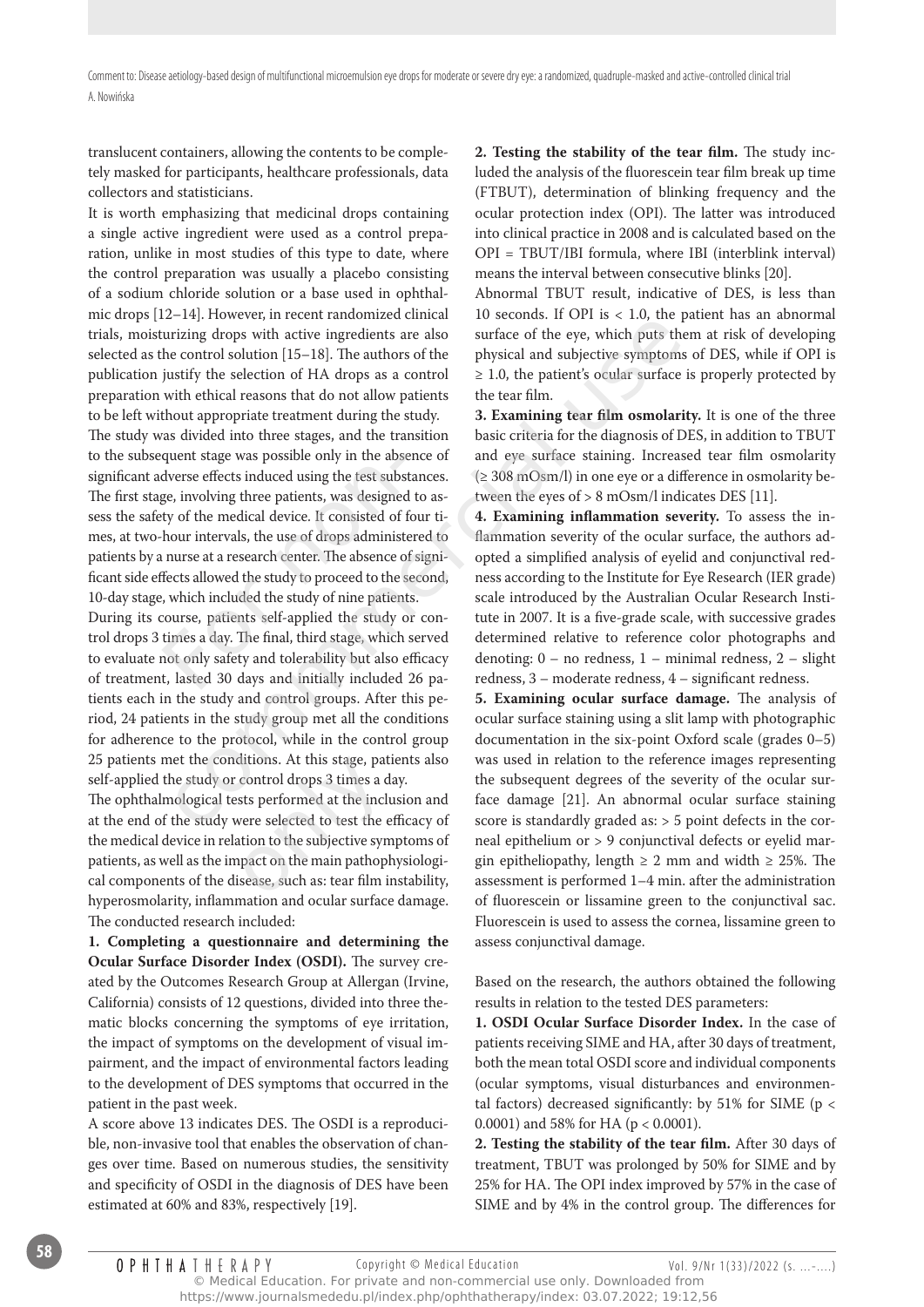SIME compared to the baseline were statistically significant (probability index p was: for TBUT  $p = 0.0055$ ; for OPI  $p =$ 0.0068 in the group treated per protocol [PP]).

**3. Examination of the tear film osmolarity.** After 30 days of treatment, in the PP group of patients with baseline osmolarity (≥ 308 mOsm/l) it decreased significantly in both the study and control groups ( $p = 0.015$  for SIME and  $p = 0.001$  for HA).

**4. Examination of the inflammation severity.** In the ITT (intention-to-treat) group analysis, redness of the conjunctiva and eyelids was significantly reduced by  $23\%$  (p = 0.001) and 29% ( $p = 0.012$ ) in the study group, respectively. Redness reduction in the control group was on average 15% and it was not a statistically significant difference.

**5. Examination of the ocular surface damage.** Corneal staining decreased significantly by 27% in the study group  $(p = 0.014)$  (PP analysis) and insignificantly in the control group. In the case of the conjunctiva, the PP analysis in the SIME group showed that a significant reduction in staining by 22% was obtained for the nasal part of the conjunctiva  $(p = 0.043)$ . As in the case of the cornea in the control group, the redness reduction effect was smaller and statistically insignificant. reased significantly by 27% in the study<br>(PP analysis) and insignificantly in the c<br>e case of the conjunctiva, the PP analysis<br>showed that a significant reduction in st<br>obtained for the nasal part of the conju<br>As in the ca on the minimimal severally. In use 111 unit on the minimimal several group analysis, redness of the con-<br>
denoted by 23% (p = a potential source of macro- and minimid of the con-<br>
evelids was significantly reduced by 23%

To properly understand the significance of the findings, it is worth recalling the basic fact concerning the pathophysiology of DES, namely that it has a vicious circle nature, so the factors triggering the disease process can be both its cause and consequence [22]. Tear hyperosmolarity is the primary hallmark of the disease. It then causes damage to the ocular surface both directly and by initiating an inflammatory response.

Hyperosmolarity stimulates the cells of the ocular surface epithelium to secrete a number of substances, such as: MAP (mitogen-activated protein) kinases, pro-inflammatory cytokines (IL-1α, IL-1β, IL-6, IL-10, IL-8, IL-12 , IL-13), lar surface both directly and by initiating an inflammatory<br>response.<br>Hyperosmolarity stimulates the cells of the ocular surface<br>epithelium to secrete a number of substances, such as: MAP<br>(mitogen-activated protein) kina loproteinase 9 (MMP9). Inflammatory mediators released in epithelial cells cause a loss of goblet cells and epithelial cells and damage to the glycocalyx of the conjunctival and corneal epithelium. This results in punctate epitheliopathy and tear film instability. Disruption of the tear film intensifies and increases the hyperosmolarity of the tears and thus completes the vicious cycle of events resulting in damage to the ocular surface. This leads to the self-perpetuation of the disease process in a vicious circle mechanism [9].

In their discussion, the authors emphasize that the treatment of DES requires a therapeutic intervention that targets several pathophysiological factors: tear film instability, hyperosmolarity, chronic inflammation, and ocular surface damage. The tested medical device in the form of a microemulsion containing 0.1% sacha inchi seed oil, 0.2% high molecular weight HA (1.0–1.5 MDa), 2% trehalose dihydrate, polysorbate 80, sorbitan monooleate, and glycerol fulfills these conditions and demonstrates efficacy in treating the pathophysiological causes of DES. In comparison, drops containing a single active ingredient, a 0.2% HA solution with a medium molecular weight (0.7–0.9 MDa) significantly affected only one etiological component, namely hyperosmolarity.

The key ingredient of the tested microemulsion was sacha inchi oil. It comes from an oil plant native to the tropical Amazon rainforests of South America. Plant seeds are a potential source of macro- and microelements, α-linolenic acid and phytochemicals. The authors of the article emphasize that the content of γ-tocopherol (a form of vitamin E), which exhibits strong antioxidant properties, may be of importance [23, 24]. Additionally, the form of microemulsion affects the lipid layer of the tear film, and it should be remembered that as much as 70% of cases of DES are related to evaporative dry eye (EDE) [3, 6].

It is also worth mentioning that all research procedures were carried out at least 8 h after the last dose of the SIME medical device, i.e. the effect of improving tear film stability was permanent. It is currently believed that the use of eye drops with a lipid component provides a long-lasting effect of tear film stability [23]. In a randomized clinical trial by Simmons et al. lipid-containing eye drops with polysorbate 80, sorbitan monooleate, and glycerol provided a significant prolongation of TBUT and a reduction in patients' subjective complaints [25].

Another modification of the test preparation, as compared to the control one, was an increase in the molecular weight of HA from 0.7–0.9 MDa to 1.0–1.5 MDa. This fact is also important for the effectiveness of treating DES, which is confirmed by the latest studies using a mouse model of the disease [26].

The last active ingredient of the test product is trehalose. It is a disaccharide composed of two glucose molecules linked by an O-glycosidic bond. It is the main sugar in insect haemolymph and is also found in fungi and yeasts. In vitro studies have unequivocally proven that it protects against desiccation, UVB radiation, oxidative stress and temperature changes [27–29].

As a component of moisturizing drops, it has a significant osmoprotective, bioprotective, anti-inflammatory, apoptosis-inhibiting and autophagous-inducing effect, i.e., a natural process of self-cleaning of cells, which has been confirmed in numerous studies, including randomized, blinded clinical studies [13, 17, 18, 30] .

A separate comment should be made on the fact that there was a significant improvement in the subjective symptoms in the OSDI questionnaire, both for the test and control product. In this case, both medical devices presented comparable effectiveness, which proves the claim that regular, systematic treatment by patients with DES guarantees re-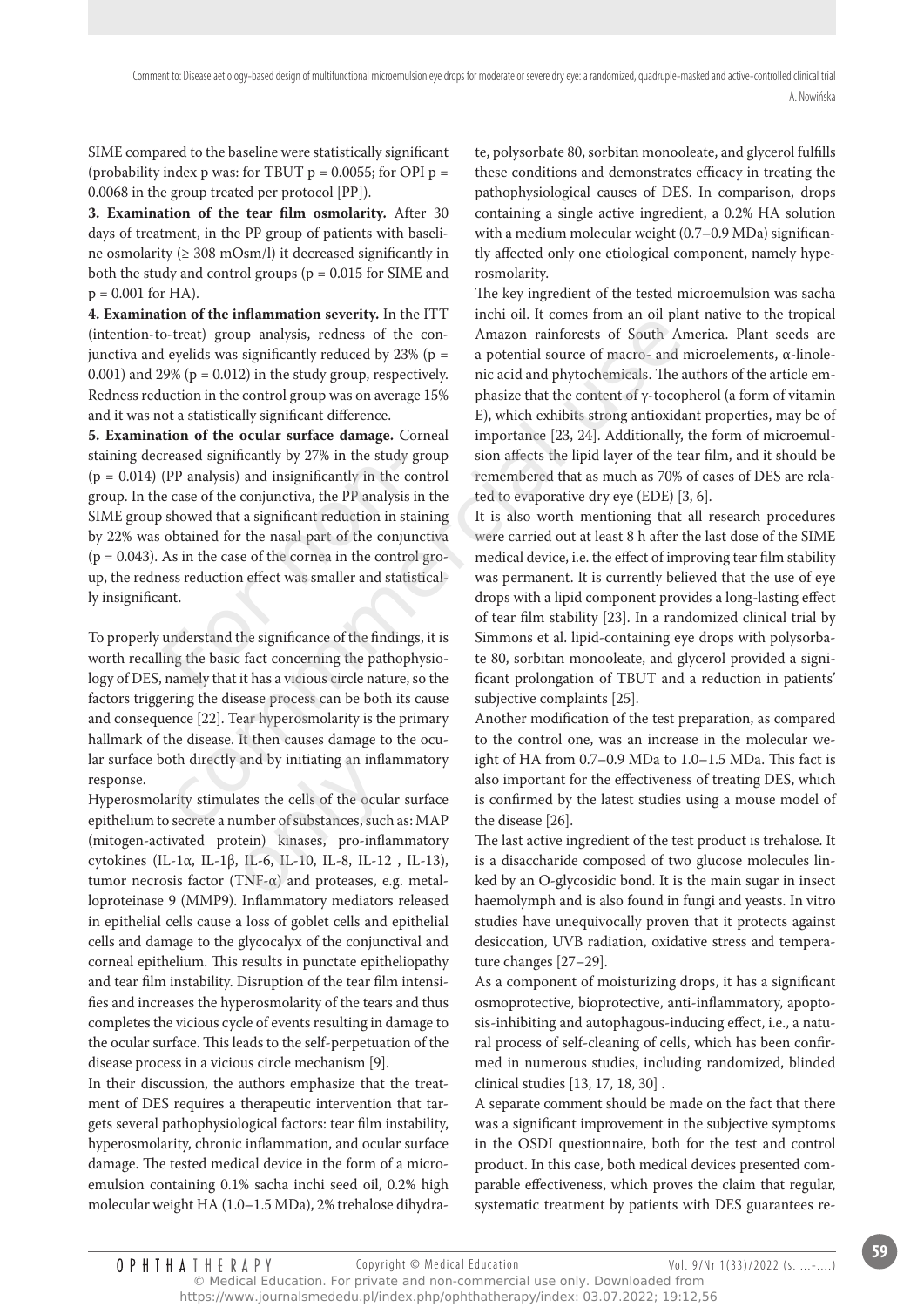duction of symptoms and improvement of the quality of vision. Obtaining such an effect should not come as a surprise if we take into account that the control drug was HA, i.e. an active substance with proven effectiveness in the treatment of DES [16, 18].

### **Conclusions**

It should be undoubtedly concluded that the selected drops composition of the test product provides a therapeutic effect on many levels, restores the protective role of the tear film and effectively breaks the vicious circle mechanism. In

the author's opinion, the most important conclusions that require consolidation are as follows:

- 1. DES is a multifactorial disease characterized by a loss of ocular surface homeostasis.
- 2. Treatment of DES should be adequate to the pathophysiological cause of the disease.
- 3. The effectiveness of treating DES depends directly on the composition of drops used in the treatment.
- 4. SIME has high efficacy and safety, significantly improving tear film stability, reducing hyperosmolarity as well as structural damage and ocular surface inflammation.
- 5. Using SIME restores homeostasis of the ocular surface after one month of use.

#### **correspondence Anna Nowińska, MD, PhD**

Chair and Clinical Division of Ophtalmology, Faculty of Medical Sciences in Zabrze, Medical University of Silesia in Katowice; District Railway Hospital 40-760 Katowice, ul. Panewnicka 65 e-mail: anna.nowinska@sum.edu.pl RESPONDENCE<br>
In Nowinska, MD, PhD<br>
Trand Clinical Division of Ophtalmology, Faculty of Med<br>
The Medical University of Silesia in Katowice; District R<br>
60 Katowice, ul. Panewnicka 65<br>
III: anna.nowinska@sum.edu.pl monotoncular contractations and the selection of the test product provides a therapeutic ef-<br>
of the test product provides a therapeutic ef-<br>
ling tear film stability, reducing hy<br>
levels, restores the protective role of t

#### **ORCID**

Anna Nowińska – ID –http://orcid.org/0000-0002-8418-3486

#### *References*

**60**

- References<br>1. Craig JP, Nichols KK, Akpek EK et al. TFOS DEWS II Definition and Classification Report. Ocul Surf. 2017; 15: 276-83. http://doi.org/<br>0. Craig JP, Nichols KK, Akpek EK et al. TFOS DEWS II Definition and Class 10.1016/J.JTOS.2017.05.008.
- 2. Lemp MA, Baudouin C, Baum J et al. The definition and classification of dry eye disease: report of the Definition and Classification Subcommittee of the International Dry Eye WorkShop (2007). Ocul Surf. 2007; 5: 75-92. http://doi.org/10.1016/S1542-0124(12)70081-2.
- 3. Stapleton F, Alves M, Bunya VY et al. TFOS DEWS II Epidemiology Report. Ocul Surf. 2017; 15: 334-65. http://doi.org/10.1016/J. JTOS.2017.05.003.
- 4. Zhang X, Wang L, Zheng Y et al. Prevalence of dry eye disease in the elderly: A protocol of systematic review and meta-analysis. Medicine (Baltimore). 2020; 99: e22234.
- 5. Song P, Xia W, Wang M et al. Variations of dry eye disease prevalence by age, sex and geographic characteristics in China: a systematic review and meta-analysis. J Glob Health. 2018; 8. http://doi.org/10.7189/JOGH.08.020503.
- 6. Nelson JD, Shimazaki J, Benitez-del-Castillo JM et al. The international workshop on meibomian gland dysfunction: report of the definition and classification subcommittee. Invest Ophthalmol Vis Sci. 2011; 52: 1930-7. http://doi.org/10.1167/IOVS.10-6997B.
- 7. Matossian C, McDonald M, Donaldson KE et al. Dry Eye Disease: Consideration for Women's Health. J Women's Heal. 2019; 28: 502. http:// doi.org/10.1089/JWH.2018.7041.
- 8. Laihia J, Järvinen R, Wylęgała E et al. Disease aetiology-based design of multifunctional microemulsion eye drops for moderate or severe dry eye: a randomized, quadruple-masked and active-controlled clinical trial. Acta Ophthalmol. 2020; 98: 244-54. http://doi. org/10.1111/AOS.14252.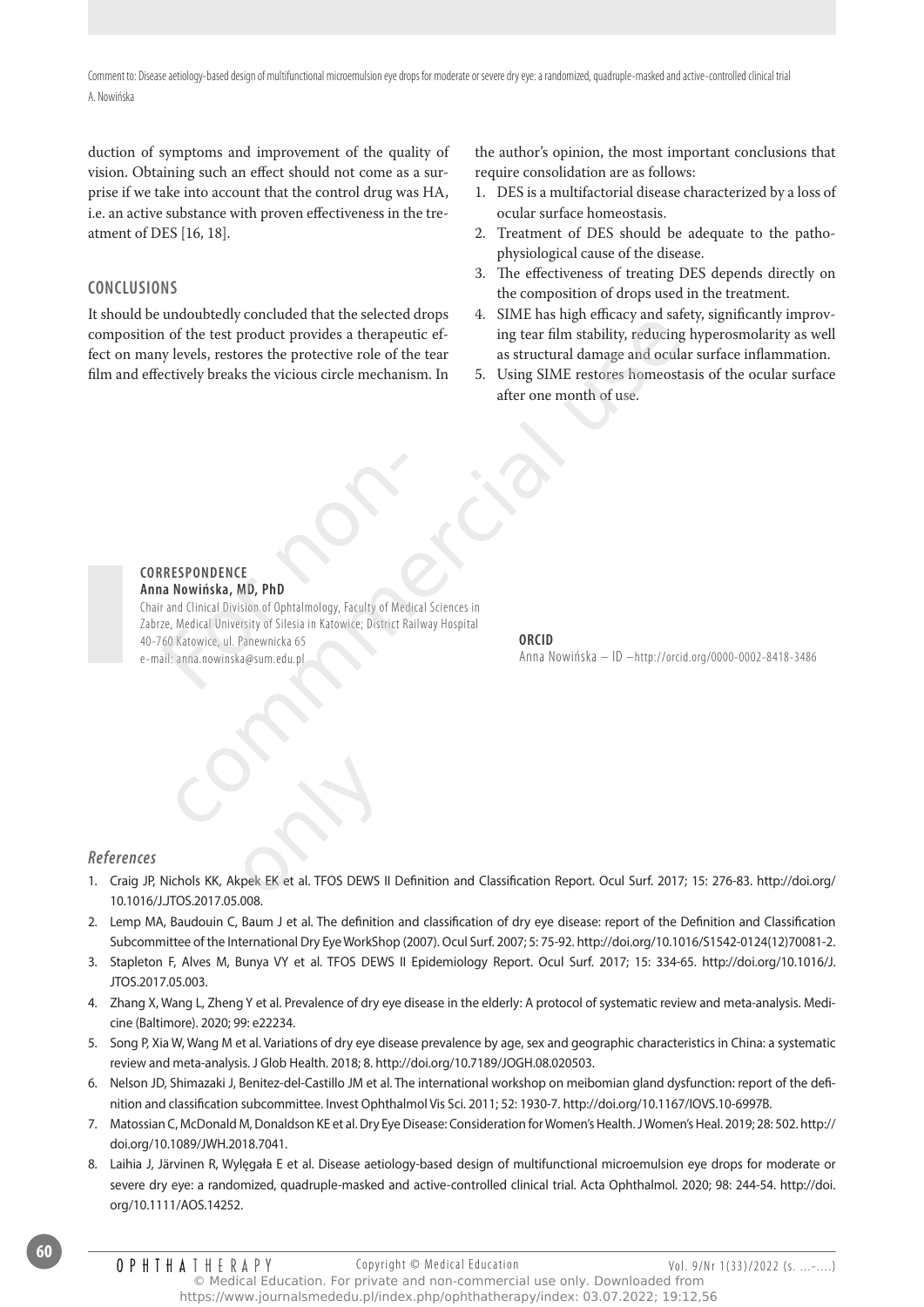- 9. Bron AJ, de Paiva CS, Chauhan SK et al. TFOS DEWS II pathophysiology report. Ocul Surf. 2017; 15: 438-510. http://doi.org/10.1016/J. JTOS.2017.05.011.
- 10. Bron AJ, de Paiva CS, Chauhan SK et al. Corrigendum to "TFOS DEWS II pathophysiology report" (The Ocular Surface (2017) 15(3) (438- 510), (S1542012417301349), (10.1016/j.jtos.2017.05.011)). Ocul Surf. 2019; 17: 842.
- 11. Wolffsohn JS, Arita R, Chalmers R et al. TFOS DEWS II Diagnostic Methodology report. Ocul Surf. 2017; 15: 539-74.
- 12. Shin J, Rho CR, Hyon JY et al. A Randomized, Placebo-Controlled Phase II Clinical Trial of 0.01% or 0.02% Cyclosporin A with 3% Trehalose in Patients with Dry Eye Disease. J Ocul Pharmacol Ther. 2021; 37: 4-11. http://doi.org/10.1089/JOP.2020.0104.
- 13. Cagini C, Torroni G, Mariniello M et al. Trehalose/sodium hyaluronate eye drops in post-cataract ocular surface disorders. Int Ophthalmol. 2021; 41: 3065-71.
- 14. Haji-Ali-Nili N, Khoshzaban F, Karimi M et al. Effect of a Natural Eye Drop, Made of Plantago Ovata Mucilage on Improvement of Dry Eye Symptoms: A Randomized, Double-blind Clinical Trial. Iran J Pharm Res IJPR. 2019; 18: 1602-11. http://doi.org/10.22037/ IJPR.2019.1100717.
- 15. Labetoulle M, Chiambaretta F, Shirlaw A et al. Osmoprotectants, carboxymethylcellulose and hyaluronic acid multi-ingredient eye drop: a randomised controlled trial in moderate to severe dry eye. Eye (Lond). 2017; 31: 1409-16. http://doi.org/10.1038/EYE.2017.73.
- 16. Jun JH, Bang SP, Park HS et al. A randomized multicenter clinical evaluation of sequential application of 0.3% and 0.15% hyaluronic acid for treatment of dry eye. Jpn J Ophthalmol. 2022; 66: 58-67. http://doi.org/10.1007/S10384-021-00885-X.
- 17. Cagini C, Di Lascio G, Torroni G et al. Dry eye and inflammation of the ocular surface after cataract surgery: effectiveness of a tear film substitute based on trehalose/hyaluronic acid vs hyaluronic acid to resolve signs and symptoms. J Cataract Refract Surg. 2021; 47: 1430-5. nent of dry eye. Jpn J Ophthalmol. 2022; 66: 58<br>Di Lascio G, Torroni G et al. Dry eye and inflan<br>Pe based on trehalose/hyaluronic acid vs hyal<br>nga HR, Ganesh S. Comparison of efficacy of tr<br>ly significant dry eye using non +1. Sous-7.1.<br>
ii N, Khoshzaban F, Karimi M et al. Effect of a Natural Eye Drop, Made of Plantago Ovata Mucimptoms: A Randomized, Double-blind Clinical Trial. Iran J Pharm Res UPR. 2019; 18: 1602-11.<br>
100717.<br>
20107077.<br>
M
- 18. Brar S, Vanga HR, Ganesh S. Comparison of efficacy of trehalose-based eye drops versus topical 0.1% Hyaluronic Acid for management of clinically significant dry eye using non-invasive investigational modalities. Int Ophthalmol. 2021; 41: 3349-59.
- 19. Shiraishi A, Sakane Y. Assessment of dry eye symptoms: Current trends and issues of dry eye questionnaires in Japan. Invest Ophthalmol Vis Sci. 2018; 59(14): DES23-DES28. http://doi.org/10.1167/iovs.18-24570.
- 20. Ousler GW, Hagberg KW, Schindelar M et al. The Ocular Protection Index. Cornea. 2008; 27: 509-13. http://doi.org/10.1097/ ICO.0B013E31816583F6.
- 21. Bron AJ, Evans VE, Smith JA. Grading of corneal and conjunctival staining in the context of other dry eye tests. Cornea. 2003; 22: 640-50. http://doi.org/10.1097/00003226-200310000-00008.
- 22. Baudouin C. [A new approach for better comprehension of diseases of the ocular surface]. J Fr Ophtalmol. 2007; 30: 239-46. http://doi. org/10.1016/S0181-5512(07)89584-2.
- 23. Chirinos R, Pedreschi R, Domínguez G et al. Comparison of the physico-chemical and phytochemical characteristics of the oil of two Plukenetia species. Food Chem. 2015; 173: 1203–6. http://doi.org/10.1016/J.FOODCHEM.2014.10.120.
- 24. Wang S, Zhu F, Kakuda Y. Sacha inchi (Plukenetia volubilis L.): Nutritional composition, biological activity, and uses. Food Chem. 2018; 265: 316-28. http://doi.org/10.1016/J.FOODCHEM.2018.05.055. d Chem. 2015; 173: 1203–6. I<br>Y. Sacha inchi (Plukenetia vo<br>org/10.1016/J.FOODCHEM.20<br>ilcox C, Chen R et al. Efficacy<br>clinical trial. Clin Ther. 2015; :<br>o H et al. The Effects of High<br>Mol Sci. 2020; 21. http://doi.
- 25. Simmons PA, Carlisle-Wilcox C, Chen R et al. Efficacy, safety, and acceptability of a lipid-based artificial tear formulation: a randomized, controlled, multicenter clinical trial. Clin Ther. 2015; 37: 858-68. http://doi.org/10.1016/J.CLINTHERA.2015.01.001.
- 26. Kojima T, Nagata T, Kudo H et al. The Effects of High Molecular Weight Hyaluronic Acid Eye Drop Application in Environmental Dry Eye Stress Model Mice. Int J Mol Sci. 2020; 21. http://doi.org/10.3390/IJMS21103516.
- 27. Čejková J, Čejka Č, Luyckx J. Trehalose treatment accelerates the healing of UVB-irradiated corneas. Comparative immunohistochemical studies on corneal cryostat sections and corneal impression cytology. Histol Histopathol. 2012; 27: 1029-40. http://doi.org/10.14670/ HH-27.1029.
- 28. Čejková J, Ardan T, Čejka Č et al. Favorable effects of trehalose on the development of UVB-mediated antioxidant/pro-oxidant imbalance in the corneal epithelium, proinflammatory cytokine and matrix metalloproteinase induction, and heat shock protein 70 expression. Graefe's Arch Clin Exp Ophthalmol. 2011; 249: 1185-94.
- 29. Cejka C, Kubinova S, Čejková J. Trehalose in ophthalmology. Histol Histopathol. 2019; 34: 611-8.
- 30. Panigrahi T, Shivakumar S, Shetty R et al. Trehalose augments autophagy to mitigate stress induced inflammation in human corneal cells. Ocul Surf. 2019; 17: 699-713. http://doi.org/10.1016/J.JTOS.2019.08.004.